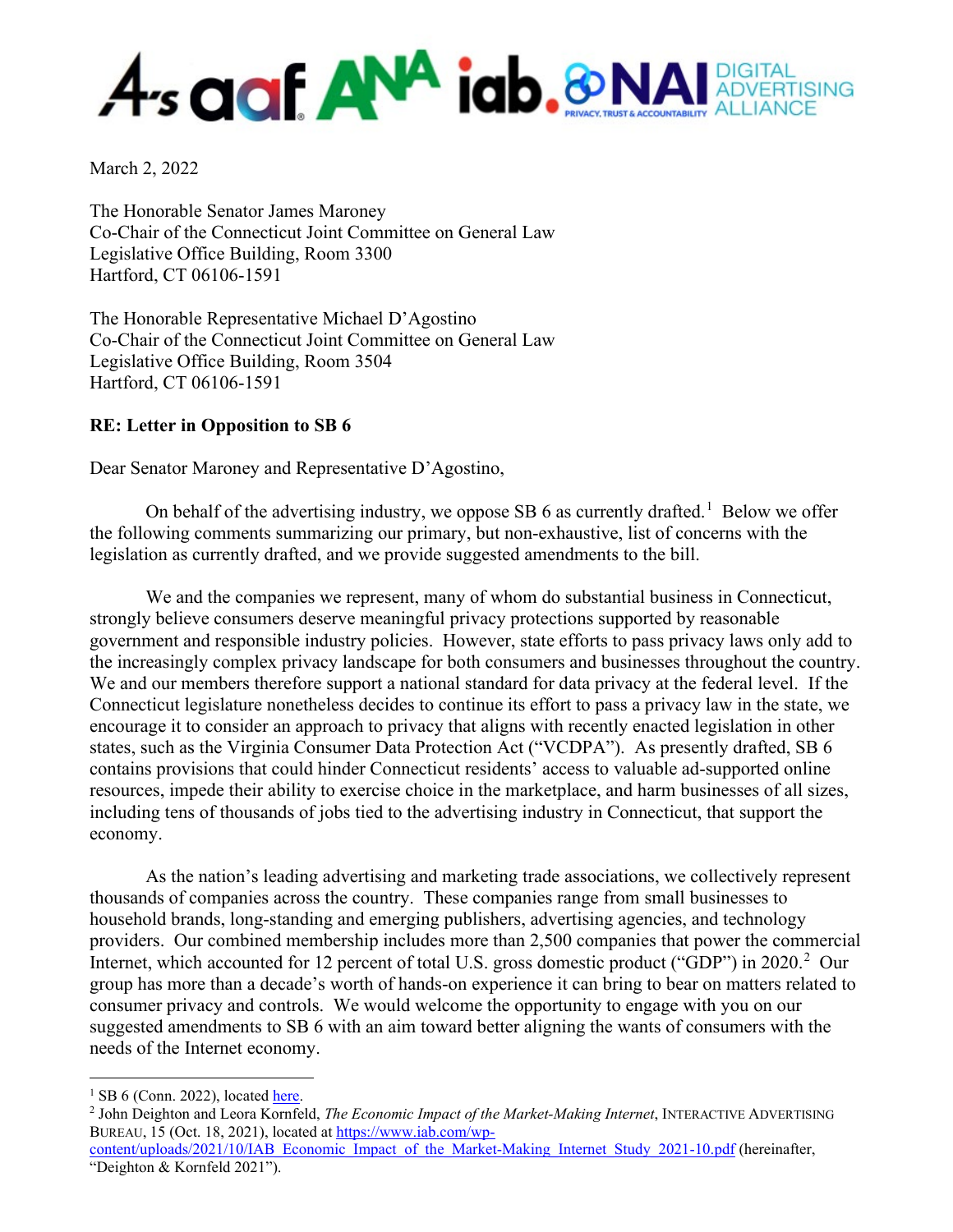#### **I. Connecticut Should Take Steps to Harmonize Its Approach to Privacy with Other State Laws**

Harmonization in state privacy law standards is in the interests of consumers and businesses alike, including those of Connecticut residents, because it helps to ensure consumers are subject to the same privacy protections no matter where they live, and it enables businesses to take a more holistic approach to privacy law compliance. Connecticut differs starkly from existing privacy laws, which would cause significant confusion for both businesses and consumers. Connecticut should not adopt a law that differs from and competes with existing laws when alternative approaches exist that protect consumers while offering consistency across states. We encourage the legislature to examine alreadyenacted consumer protection standards that are available for regulating data privacy, particularly the VCDPA, before moving forward with SB 6.

In the absence of a national standard for data privacy at the federal level, it is critical for legislators seriously to consider the costs to both consumers and businesses that will accrue from a patchwork of differing privacy standards across the states. Harmonization with existing privacy laws is essential for minimizing costs of compliance and fostering similar consumer privacy rights. Compliance costs associated with divergent privacy laws are significant. To make the point: a regulatory impact assessment of the California Consumer Privacy Act of 2018 concluded that the initial compliance costs to California firms would be \$55 billion.<sup>[3](#page-1-0)</sup> Additionally, a recent study on a proposed privacy bill in a different state found that the proposal would have generated a direct initial compliance cost of \$6.2 billion to \$21 billion and an ongoing annual compliance costs of \$4.6 billion to \$12.7 billion for the state.<sup>[4](#page-1-1)</sup> Other studies confirm the staggering costs associated with varying state privacy standards. One report found that state privacy laws could impose out-of-state costs of between \$98 billion and \$112 billion annually, with costs exceeding \$1 trillion dollars over a 10-year period and small businesses shouldering a significant portion of the compliance cost burden.<sup>[5](#page-1-2)</sup> Connecticut should not add to this compliance burden to businesses, and should instead opt for an approach to data privacy that is in harmony with already existing state privacy laws.

### **II. Broad Opt-in Consent Requirements Impede Consumers from Receiving Critical, Relevant Information and Messages**

As discussed in more detail in Section V below, the data-driven and ad-supported online ecosystem benefits consumers and fuels economic growth and competition. Companies, nonprofits, and government agencies alike use data to send varying groups of individuals specific, relevant messages. Tailored messaging provides immense public benefit by reaching individual consumers with information that is relevant to them in the right time and place. Legal requirements that limit entities' ability to use demographic data responsibly to reach consumers with important and pertinent

<span id="page-1-0"></span><sup>3</sup> *See* State of California Department of Justice Office of the Attorney General, *Standardized Regulatory Impact Assessment: California Consumer Privacy Act of 2018 Regulations* at 11 (Aug. 2019), located at [https://www.dof.ca.gov/Forecasting/Economics/Major\\_Regulations/Major\\_Regulations\\_Table/documents/CCPA\\_Regulati](https://www.dof.ca.gov/Forecasting/Economics/Major_Regulations/Major_Regulations_Table/documents/CCPA_Regulations-SRIA-DOF.pdf) [ons-SRIA-DOF.pdf.](https://www.dof.ca.gov/Forecasting/Economics/Major_Regulations/Major_Regulations_Table/documents/CCPA_Regulations-SRIA-DOF.pdf)

<span id="page-1-1"></span><sup>4</sup> *See* Florida Tax Watch, *Who Knows What? An Independent Analysis of the Potential Effects of Consumer Data Privacy Legislation in Florida* at 2 (Oct. 2021), located at

[https://floridataxwatch.org/DesktopModules/EasyDNNNews/DocumentDownload.ashx?portalid=210&moduleid=34407&a](https://floridataxwatch.org/DesktopModules/EasyDNNNews/DocumentDownload.ashx?portalid=210&moduleid=34407&articleid=19090&documentid=986) [rticleid=19090&documentid=986.](https://floridataxwatch.org/DesktopModules/EasyDNNNews/DocumentDownload.ashx?portalid=210&moduleid=34407&articleid=19090&documentid=986)

<span id="page-1-2"></span><sup>5</sup> Daniel Castro, Luke Dascoli, and Gillian Diebold, *The Looming Cost of a Patchwork of State Privacy Laws* (Jan. 24, 2022), located at<https://itif.org/publications/2022/01/24/looming-cost-patchwork-state-privacy-laws> (finding that small businesses would bear approximately \$20-23 billion of the out-of-state cost burden associated with state privacy law compliance annually).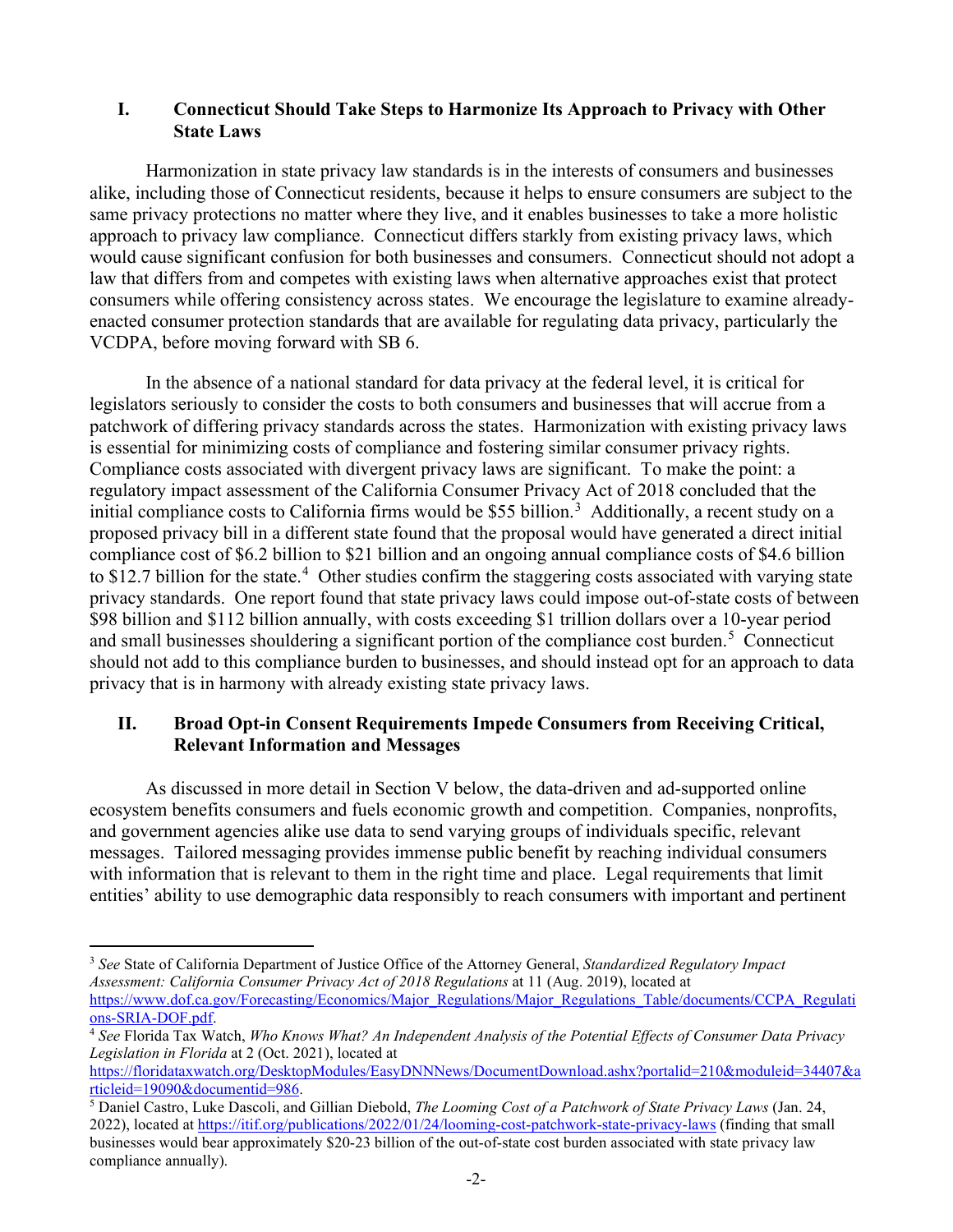messaging, such as those set forth in SB  $6$ 's sensitive data opt in consent requirements,  $6$  can have unintended consequences and, ultimately, serve as a detriment to consumers' health and welfare.

Ad-technology systems and processes enable everything from public health messaging to retailer messaging. They allow timely wildfire warnings to reach local communities and facilitate the dissemination of missing children alerts, among myriad other beneficial uses.<sup>[7](#page-2-1)</sup> In accordance with responsible data use, uses of data for tailored advertising should be subject to notice requirements and effective user controls. Legal requirements should focus on prohibiting discriminatory uses of such data and other uses that could endanger the health or welfare of consumers instead of placing blanket opt-in consent requirements on uses of data.

One-size-fits-all opt-in requirements for data uses run the risk of regulating out of existence beneficial uses of information that help consumers, businesses, and non-profits by making messaging and information more relevant to individuals. Opt-in consent requirements also tend to work to the advantage of large, entrenched market players at the expense of smaller businesses and start-up companies. To ensure uses of demographic data to benefit Connecticut residents can persist, and to help maintain a competitive business marketplace, we encourage the Joint Committee on General Law ("Committee") to remove the broad opt in consent requirement for "sensitive data" processing. We suggest that the Committee replace it with a requirement for opt in consent *only when* such data will be used in furtherance of "decisions that produce legal or similarly significant effects concerning a consumer," a term that is already defined and included in SB  $6.8\text{ Such}$  $6.8\text{ Such}$  $6.8\text{ Such}$  an approach would not only help to maintain competitive balance, but also reduce the risk of notice fatigue which some other laws have created as an unintended consequence.<sup>[9](#page-2-3)</sup>

### **III. SB 6's Proposed Global Signal Provisions For Authorized Agents Lack Reasonable Safeguards to Protect Consumer Choice**

SB 6 would require controllers to permit consumers to opt in or opt out of the processing of personal data for purposes of targeted advertising or sales through a "signal sent with the consumer's consent by a platform, technology, or mechanism… indicating the consumer's intent to opt-in or optout, as applicable…."[10](#page-2-4) The provisions surrounding such required signals include safeguards to ensure that (1) certain businesses and models are not placed at an unfair disadvantage due to the implementation of such signals, (2) a preference indicated by a signal is a true expression of a consumer's choice, and (3) a setting may not be turned on by default without an affirmative, freely given, and unambiguous choice by the consumer.<sup>[11](#page-2-5)</sup> SB 6 also permits consumers to use global signals or controls to designate authorized agents to express opt out preferences on their behalf, but the described above safeguards are not carried through to the bill's authorized agent provisions.<sup>[12](#page-2-6)</sup> We therefore urge the Committee to amend the proposed global signal terms related to authorized agents in Section 5 of the bill to include such protections.

<span id="page-2-0"></span> $6$  SB 6 at Section 6(4).

<span id="page-2-1"></span><sup>7</sup> *See* Digital Advertising Alliance, *Summit Snapshot: Data 4 Good – The Ad Council, Federation for Internet Alerts Deploy Data for Vital Public Safety Initiatives* (Sept. 1, 2021), located at [https://digitaladvertisingalliance.org/blog/summit](https://digitaladvertisingalliance.org/blog/summit-snapshot-data-4-good-%E2%80%93-ad-council-federation-internet-alerts-deploy-data-vital-public)[snapshot-data-4-good-%E2%80%93-ad-council-federation-internet-alerts-deploy-data-vital-public.](https://digitaladvertisingalliance.org/blog/summit-snapshot-data-4-good-%E2%80%93-ad-council-federation-internet-alerts-deploy-data-vital-public) 8 *See* SB 6 at Section 1(12).

<span id="page-2-2"></span>

<span id="page-2-3"></span><sup>9</sup> Kate Fazzini, *Europe's sweeping privacy rule was supposed to change the internet, but so far it's mostly created frustration for users, companies, and regulators,* CNBC (May 5, 2019), located a[t https://www.cnbc.com/2019/05/04/gdpr](https://www.cnbc.com/2019/05/04/gdpr-has-frustrated-users-and-regulators.html)[has-frustrated-users-and-regulators.html.](https://www.cnbc.com/2019/05/04/gdpr-has-frustrated-users-and-regulators.html) 10 *Id*. at Section 6(e)(1)(B).

<span id="page-2-5"></span><span id="page-2-4"></span><sup>&</sup>lt;sup>11</sup> *Id.* at Section  $6(e)(1)(B)(i) - (vi)$ .

<span id="page-2-6"></span><sup>12</sup> *Id*. at Section 5.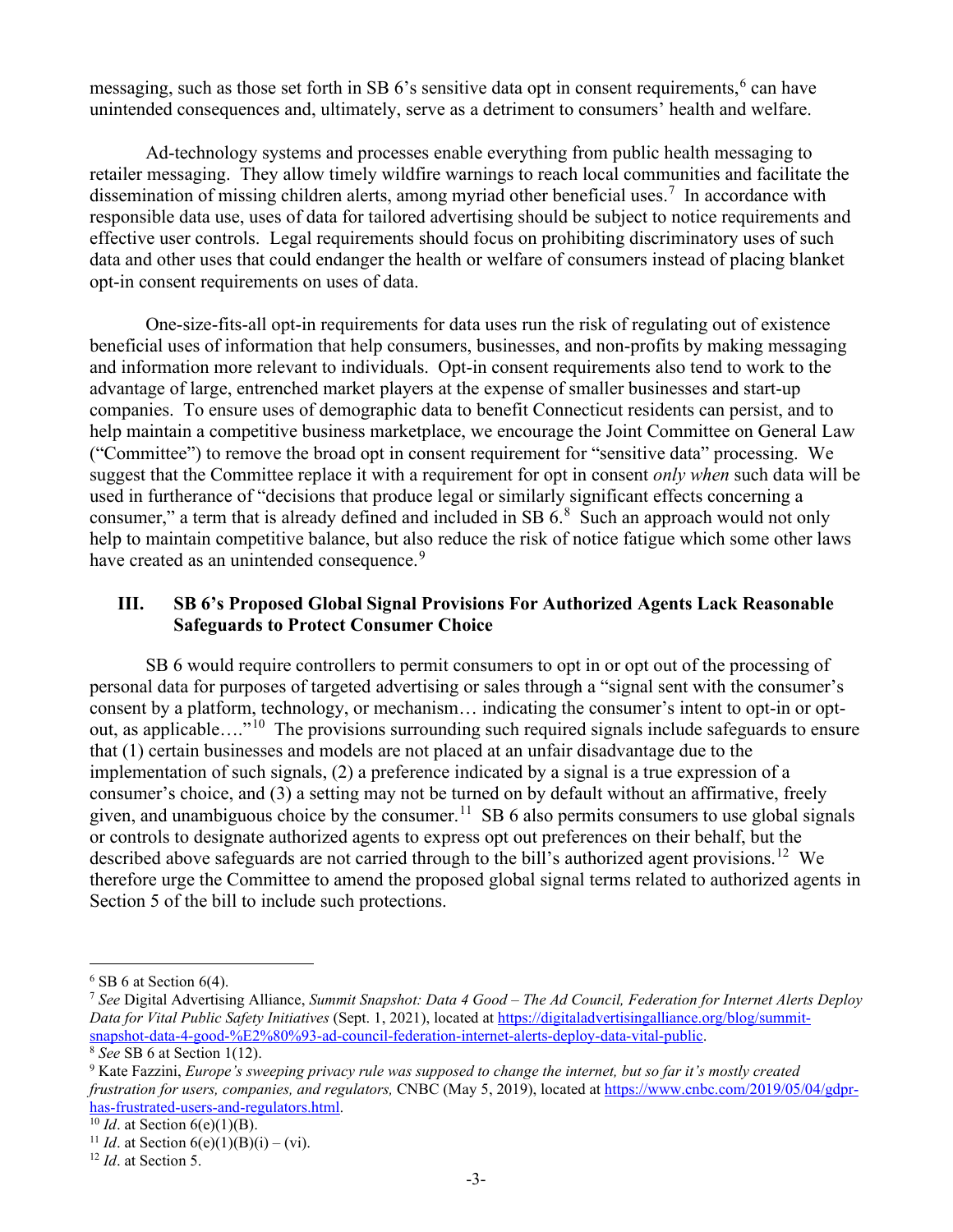Choice settings must be designed and implemented in a manner that ensures a preference expressed through the setting is enabled by a consumer, and does not unfairly disadvantage or advantage one business or model over another. Otherwise, these settings run the risk of intermediary interference, as the companies and agents that stand between businesses and consumers can set such controls by default without requiring an affirmative consumer action to initiate the control. Including such safeguards in SB 6's authorized agent provisions would help avoid the unintended consequence of creating a new class of gatekeepers, which would undercut competition in the market. Unconfigurable, global opt out setting mechanisms have already been introduced in the market, making decisions for consumers by default without requiring them to affirmatively turn on the mechanisms.<sup>13</sup> These tools are not user-enabled, as they do not provide any assurance that consumers themselves are the ones making privacy choices.

Consumers should be assured the ability to take an action to enable global signals, or to enable an authorized agent to make choices on their behalf. To achieve this, global settings should be subject to specific parameters that ensure the integrity of consumer choice. We therefore urge the Committee to include safeguards for global controls in the bill's Section 5 authorized agent provisions. Including such safeguards, which are in other state privacy laws such as the California Privacy Rights Act of 2020 and the Colorado Privacy Act,<sup>[14](#page-3-1)</sup> would close a gap in SB 6 by ensuring clear consumer protections for situations where consumers designate authorized agents to submit requests on their behalf.

### **IV. The Opportunity to Cure Violations of SB 6 Should Be Permanent to Incentivize Controllers to Quickly Bring Practices In Line With Legal Requirements**

SB 6 sets forth a 60-day cure period for Connecticut Attorney General enforcement actions.<sup>15</sup> However, as presently drafted, the bill's 60-day opportunity for controllers to cure alleged violations would expire on December 31, 2024.<sup>16</sup> We encourage the Committee to remove the sunset date for the Connecticut Attorney General enforcement cure period. Cure periods allow businesses to remediate alleged privacy violations quickly and efficiently without having to go through the expense of complicated litigation. Encouraging controllers to swiftly correct alleged violations of law benefits consumers, as incentivizing companies to update their practices promptly to provide enhanced privacy protections serves consumers better than allowing alleged violations to persist while a given dispute proceeds through the courts. Cure periods are also particularly important for small and start-up companies. Smaller controllers may not have the resources or funding to sustain ongoing legal costs to defend or settle complicated privacy claims. Without a cure period, small controllers will have less of an ability to avoid expensive lawsuits by quickly bringing themselves into compliance with legal requirements. As a result, we urge the Committee to remove the end date for the bill's cure period.

#### **V. The Data-Driven and Ad-Supported Online Ecosystem Benefits Connecticut Residents and Fuels Economic Growth**

Over the past several decades, data-driven advertising has created a platform for innovation and tremendous growth opportunities. A new study found that the Internet economy's contribution to the

<span id="page-3-0"></span><sup>13</sup> *See* Brave, *Global Privacy Control, a new Privacy Standard Proposal, now Available in Brave's Desktop and Android Testing Versions*, located [here](https://brave.com/web-standards-at-brave/4-global-privacy-control/) ("Importantly, Brave does not require users to change anything to start using the GPC to assert your privacy rights. For versions of Brave that have GPC implemented, the feature is on by default and unconfigurable.")

<span id="page-3-1"></span><sup>&</sup>lt;sup>14</sup> California Privacy Rights Act of 2022, Cal. Civ. Code § 1798.185(a)(19)(A); Colorado Privacy Act, Colo. Rev. Stat § 6-1-1313(2).

<span id="page-3-2"></span> $15$  SB 6 at Section 11(b).

<span id="page-3-3"></span> $^{16}$  *Id.*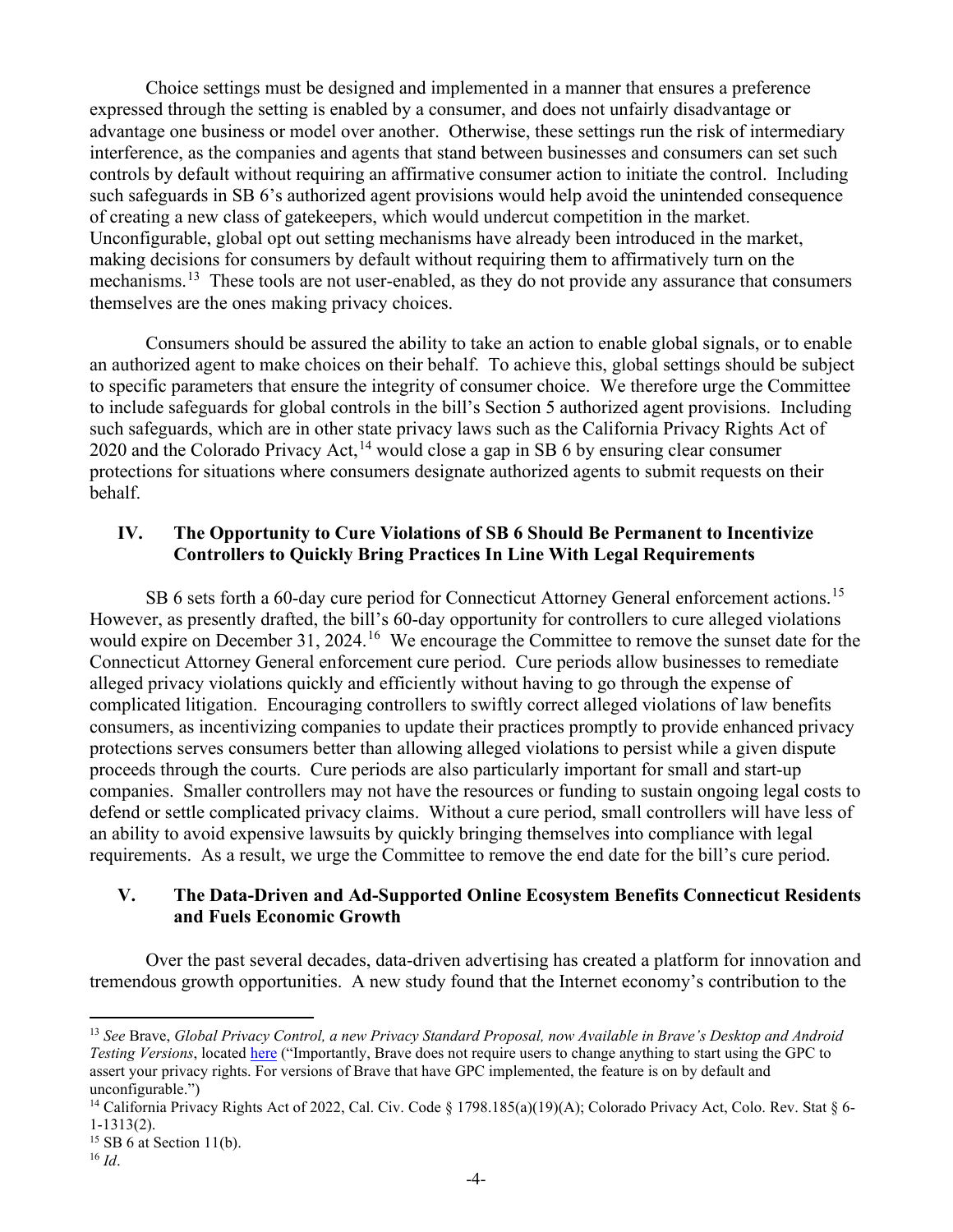United States' GDP grew 22 percent per year since 2016, in a national economy that grows between two to three percent per year.<sup>17</sup> In 2020 alone, it contributed \$2.45 trillion to the U.S.'s \$21.18 trillion GDP, which marks an eightfold growth from the Internet's contribution to GDP in 2008 of \$300 billion.<sup>18</sup> Additionally, more than 17 million jobs in the U.S. were generated by the commercial Internet in 2020, 7 million more than four years ago.<sup>19</sup> More Internet jobs, 38 percent, were created by small firms and self-employed individuals than by the largest internet companies, which generated 34 percent.<sup>[20](#page-4-3)</sup> The same study found that the ad-supported Internet supported 79,714 full-time jobs across Connecticut, more than double number of Internet-driven jobs from  $2016$ <sup>[21](#page-4-4)</sup>

#### **A. Advertising Fuels Economic Growth**

Data-driven advertising supports a competitive online marketplace and contributes to tremendous economic growth. Overly restrictive legislation that significantly hinders certain advertising practices, such as third-party tracking, could yield tens of billions of dollars in losses for the U.S. economy.[22](#page-4-5) One recent study found that "[t]he U.S. open web's independent publishers and companies reliant on open web tech would lose between \$32 and \$39 billion in annual revenue by 2025" if third-party tracking were to end "without mitigation."<sup>[23](#page-4-6)</sup> That same study found that the lost revenue would become absorbed by "walled gardens," or entrenched market players, thereby consolidating power and revenue in a small group of powerful entities.<sup>24</sup> Smaller news and information publishers, multi-genre content publishers, and specialized research and user-generated content would lose more than an estimated \$15.5 billion in revenue.<sup>[25](#page-4-8)</sup> Data-driven advertising has thus helped to stratify economic market power, ensuring that smaller online publishers can remain competitive with large global technology companies.

# **B. Advertising Supports Connecticut Residents' Access to Online Services and Content**

In addition to providing economic benefits, data-driven advertising subsidizes the vast and varied free and low-cost content publishers offer consumers through the Internet, including public health announcements, news, and cutting-edge information about COVID-19. Advertising revenue is an important source of funds for digital publishers,  $26$  and decreased advertising spends directly translate into lost profits for those outlets. Since the coronavirus pandemic began, 62 percent of advertising sellers have seen advertising rates decline.<sup>27</sup> Publishers have been impacted 14 percent more by such reductions than others in the industry.<sup>[28](#page-4-11)</sup> Revenues from online advertising based on the

<span id="page-4-0"></span><sup>17</sup> Deighton & Kornfeld 2021 at 5.

<span id="page-4-1"></span><sup>18</sup> *Id*.

<span id="page-4-2"></span><sup>19</sup> *Id*.

<span id="page-4-3"></span><sup>20</sup> *Id*. at 6.

<span id="page-4-4"></span><sup>21</sup> *Compare id.* at 123-24 (Oct. 18, 2021), locate[d here](https://www.iab.com/wp-content/uploads/2021/10/IAB_Economic_Impact_of_the_Market-Making_Internet_Study_2021-10.pdf) *with* John Deighton, Leora Kornfeld, and Marlon Gerra, *Economic Value of the Advertising-Supported Internet Ecosystem,* INTERACTIVE ADVERTISING BUREAU, 106 (2017), located [here](https://www.iab.com/wp-content/uploads/2017/03/Economic-Value-Study-2017-FINAL2.pdf) (finding that Internet employment contributed 35,814 full-time jobs to the Connecticut workforce in 2016 and 79,714 jobs in 2020).

<span id="page-4-5"></span><sup>22</sup> *See* John Deighton, *The Socioeconomic Impact of Internet Tracking* 4 (Feb. 2020), located a[t https://www.iab.com/wp](https://www.iab.com/wp-content/uploads/2020/02/The-Socio-Economic-Impact-of-Internet-Tracking.pdf)[content/uploads/2020/02/The-Socio-Economic-Impact-of-Internet-Tracking.pdf.](https://www.iab.com/wp-content/uploads/2020/02/The-Socio-Economic-Impact-of-Internet-Tracking.pdf)

<span id="page-4-6"></span> $\overline{^{23}Id.}$  at 34.

<span id="page-4-7"></span><sup>24</sup> *Id*. at 15-16.

<span id="page-4-8"></span><sup>25</sup> *Id*. at 28.

<span id="page-4-9"></span><sup>26</sup> *See* Howard Beales, *The Value of Behavioral Targeting* 3 (2010), located at [https://www.networkadvertising.org/pdfs/Beales\\_NAI\\_Study.pdf.](https://www.networkadvertising.org/pdfs/Beales_NAI_Study.pdf)

<span id="page-4-10"></span><sup>27</sup> IAB, *Covid's Impact on Ad Pricing* (May 28, 2020), located at [https://www.iab.com/wp](https://www.iab.com/wp-content/uploads/2020/05/IAB_Sell-Side_Ad_Revenue_2_CPMs_5.28.2020.pdf)[content/uploads/2020/05/IAB\\_Sell-Side\\_Ad\\_Revenue\\_2\\_CPMs\\_5.28.2020.pdf](https://www.iab.com/wp-content/uploads/2020/05/IAB_Sell-Side_Ad_Revenue_2_CPMs_5.28.2020.pdf)

<span id="page-4-11"></span> $\overline{^{28}$  *Id*.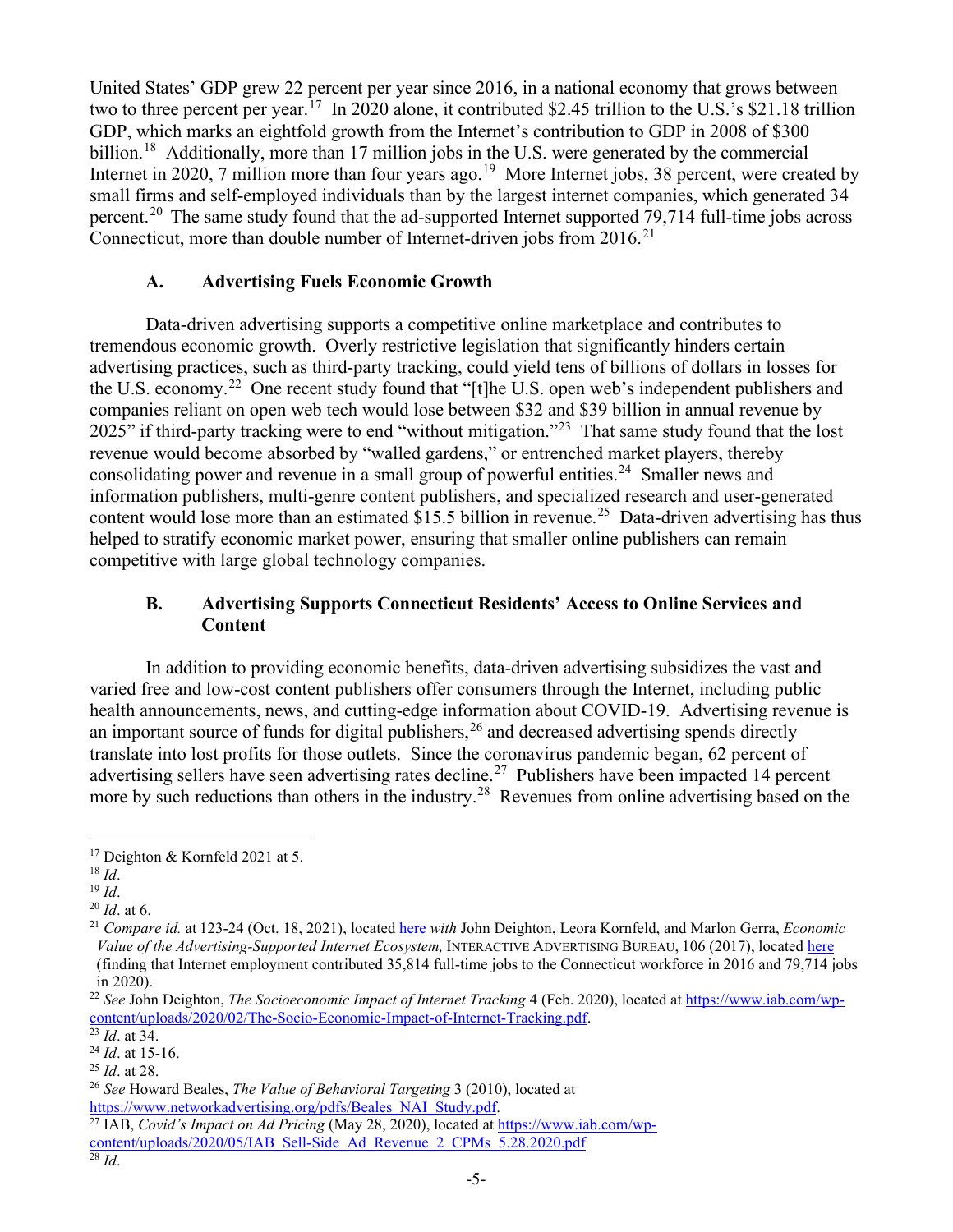responsible use of data support the cost of content that publishers provide and consumers value and expect.<sup>29</sup> Legislative models that inhibit or restrict digital advertising can cripple news sites, blogs, online encyclopedias, and other vital information repositories, thereby compounding the detrimental impacts to the economy presented by COVID-19. The effects of such legislative models ultimately harm consumers by reducing the availability of free or low-cost educational content that is available online.

# **C. Consumers Prefer Personalized Ads & Ad-Supported Digital Content and Media**

Consumers, across income levels and geography, embrace the ad-supported Internet and use it to create value in all areas of life. Importantly, research demonstrates that consumers are generally not reluctant to participate online due to data-driven advertising and marketing practices. One study found more than half of consumers (53 percent) desire relevant ads, and a significant majority (86 percent) desire tailored discounts for online products and services.<sup>[30](#page-5-1)</sup> Additionally, in a recent Zogby survey conducted by the Digital Advertising Alliance, 90 percent of consumers stated that free content was important to the overall value of the Internet and 85 percent surveyed stated they prefer the existing adsupported model, where most content is free, rather than a non-ad supported Internet where consumers must pay for most content.<sup>31</sup> Indeed, as the Federal Trade Commission noted in its recent comments to the National Telecommunications and Information Administration, if a subscription-based model replaced the ad-based model, many consumers likely would not be able to afford access to, or would be reluctant to utilize, all of the information, products, and services they rely on today and that will become available in the future.  $32$ 

During challenging societal and economic times such as those we are currently experiencing, laws that restrict access to information and economic growth can have lasting and damaging effects. The ability of consumers to provide, and companies to responsibly collect and use, consumer data has been an integral part of the dissemination of information and the fabric of our economy for decades. The collection and use of data are vital to our daily lives, as much of the content we consume over the Internet is powered by open flows of information that are supported by advertising. We therefore respectfully ask you to carefully consider any future legislation's potential impact on advertising, the consumers who reap the benefits of such advertising, and the overall economy before advancing it through the legislative process.

\* \* \*

[https://www.thompsoncoburn.com/docs/default-source/Blog-documents/consumer-attitudes-toward-relevant-online](https://www.thompsoncoburn.com/docs/default-source/Blog-documents/consumer-attitudes-toward-relevant-online-behavioral-advertising-crucial-evidence-in-the-data-privacy-debates.pdf?sfvrsn=86d44cea_0)[behavioral-advertising-crucial-evidence-in-the-data-privacy-debates.pdf?sfvrsn=86d44cea\\_0.](https://www.thompsoncoburn.com/docs/default-source/Blog-documents/consumer-attitudes-toward-relevant-online-behavioral-advertising-crucial-evidence-in-the-data-privacy-debates.pdf?sfvrsn=86d44cea_0)

<span id="page-5-0"></span><sup>29</sup> *See* John Deighton & Peter A. Johnson, *The Value of Data: Consequences for Insight, Innovation & Efficiency in the US Economy* (2015), located at <u>https://www.ipc.be/~/media/documents/public/markets/the-value-of-data-consequences-for-</u><br>insight-innovation-and-efficiency-in-the-us-economy.pdf.

<span id="page-5-1"></span><sup>&</sup>lt;sup>30</sup> Mark Sableman, Heather Shoenberger & Esther Thorson, *Consumer Attitudes Toward Relevant Online Behavioral Advertising: Crucial Evidence in the Data Privacy Debates* (2013), located at

<span id="page-5-2"></span><sup>31</sup> Digital Advertising Alliance, *Zogby Analytics Public Opinion Survey on Value of the Ad-Supported Internet Summary Report* (May 2016), located at

<span id="page-5-3"></span>[https://digitaladvertisingalliance.org/sites/aboutads/files/DAA\\_files/ZogbyAnalyticsConsumerValueStudy2016.pdf.](https://digitaladvertisingalliance.org/sites/aboutads/files/DAA_files/ZogbyAnalyticsConsumerValueStudy2016.pdf) <sup>32</sup> Federal Trade Commission, *In re Developing the Administration's Approach to Consumer Privacy*, 15 (Nov. 13, 2018), located a[t https://www.ftc.gov/system/files/documents/advocacy\\_documents/ftc-staff-comment-ntia-developing](https://www.ftc.gov/system/files/documents/advocacy_documents/ftc-staff-comment-ntia-developing-administrations-approach-consumer-privacy/p195400_ftc_comment_to_ntia_112018.pdf)administrations-approach-consumer-privacy/p195400 ftc\_comment\_to\_ntia\_112018.pdf.